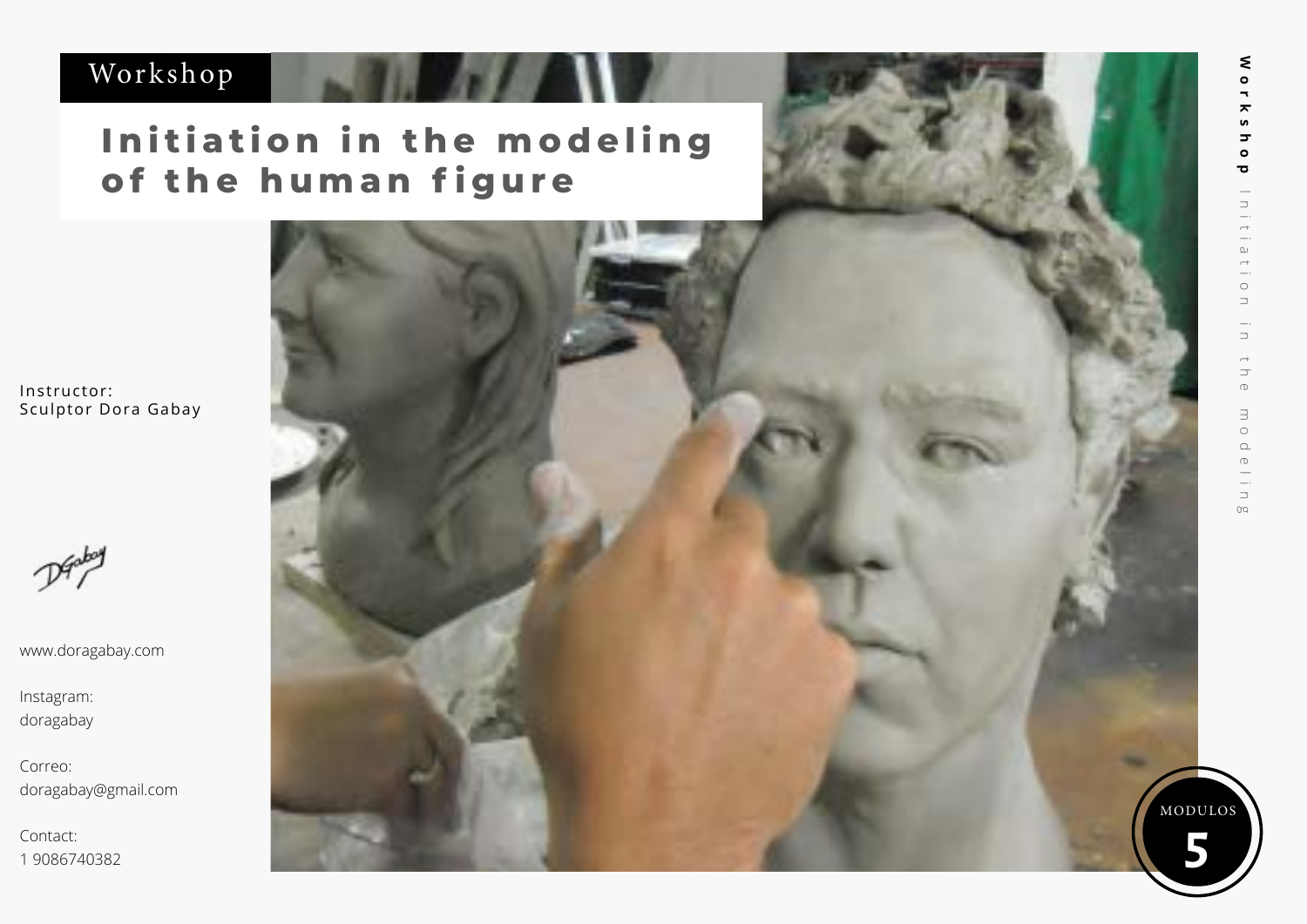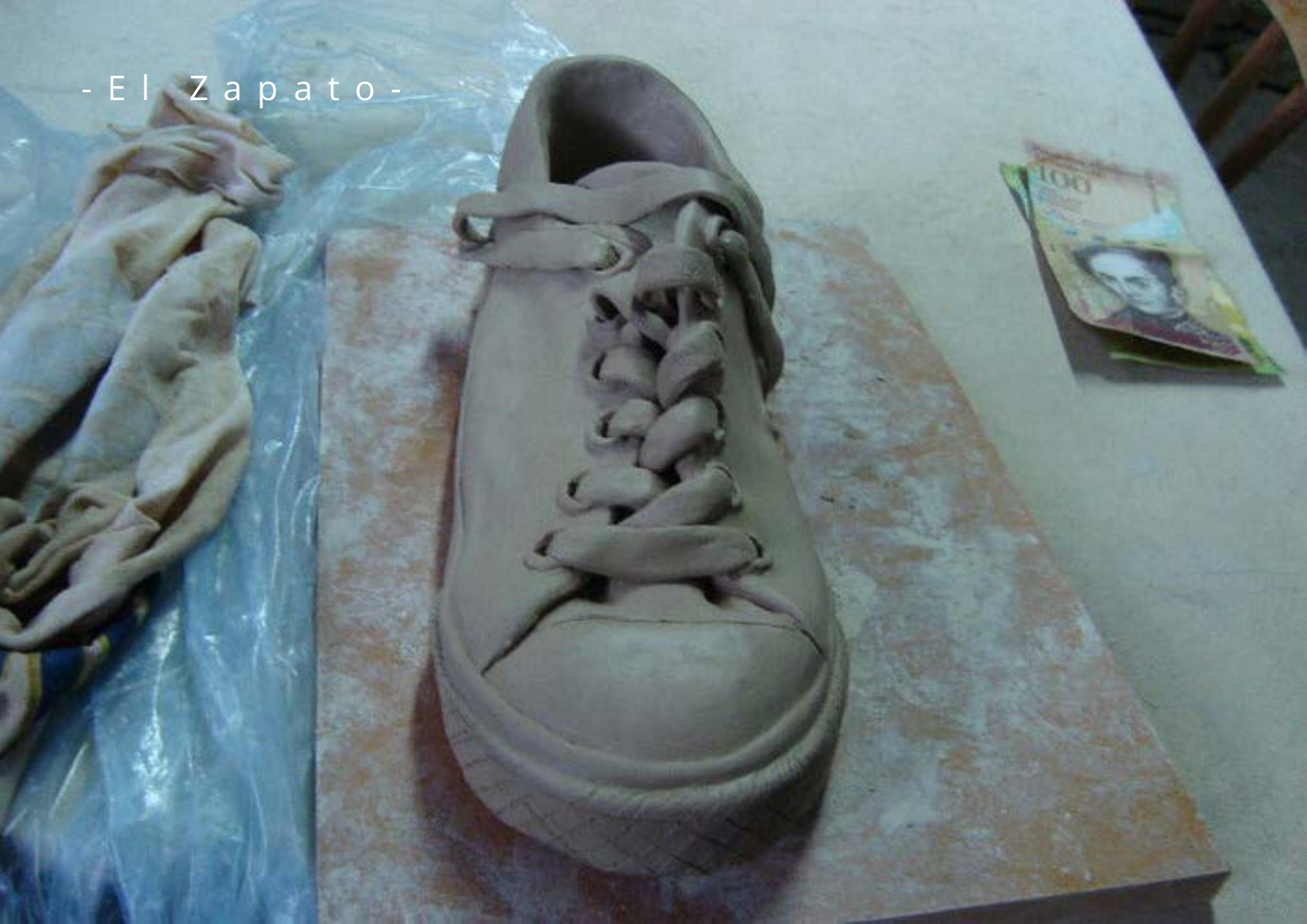| <b>GENERAL</b><br><b>OBJECTIVE</b>   | At the end of the workshop, the participants, without requiring prior knowledge of human anatomy or previous ex-<br>perience in figure modeling, will be able to model the human figure making effective use of the techniques provided<br>by the instructor.                                                                                                                                                                                                                                                                                                                                                                                                                                                                                                                                                                                                                                         |                                                                                      |                                    |                                                    |                           |  |  |
|--------------------------------------|-------------------------------------------------------------------------------------------------------------------------------------------------------------------------------------------------------------------------------------------------------------------------------------------------------------------------------------------------------------------------------------------------------------------------------------------------------------------------------------------------------------------------------------------------------------------------------------------------------------------------------------------------------------------------------------------------------------------------------------------------------------------------------------------------------------------------------------------------------------------------------------------------------|--------------------------------------------------------------------------------------|------------------------------------|----------------------------------------------------|---------------------------|--|--|
| <b>SPECIFIC</b><br><b>OBJECTIVES</b> | 1.-Modeling of a hand, using your own hand as the model, will be your own hand and the elaboration of a shoe as<br>an exercise.<br>2.-Education of the vision and management of the proportion within the circumference, its center and divisions.<br>3.-Modeling of parts of the face, nose, eyes, ears and mouth, as well as the elaboration of a foot and the differentiation<br>tween fold and groove as an exercise<br>4.-Modeling of a head and neck from your own photograph or from another model, respecting the original<br>proportions of the selected model, while incorporating new aspects to your creation that personalize your work,<br>such as a possible design of a garment.<br>5.-Modeling of female and male torsos, as well as the limbs of the body.<br>6.-Modeling of a human figure using the different practices of doing, undoing, and redoing learned during the course. |                                                                                      |                                    |                                                    |                           |  |  |
|                                      | <b>MODULE 1</b>                                                                                                                                                                                                                                                                                                                                                                                                                                                                                                                                                                                                                                                                                                                                                                                                                                                                                       | <b>MODULE 2</b>                                                                      | <b>MODULE 3</b>                    | <b>MODULE 4</b>                                    | <b>MODULE 5</b>           |  |  |
| <b>CONTENT</b><br><b>5 MODULES</b>   | Clay management<br>Management and knowledge<br>about the use of clay mod-<br>eling tools<br>The structure: explanation<br>about the importance of the<br>elaboration of the structure<br>to support a sculpture.<br>Elaboration of a hand to the<br>natural scale making a shoe.                                                                                                                                                                                                                                                                                                                                                                                                                                                                                                                                                                                                                      | The foot<br>Parts of the face: nose, ear,<br>mouth and eye<br>The folds and grooves. | Head.<br>Piece of clothing in clay | The female torso.<br>The male torso.<br>Leg<br>Arm | The complete human figure |  |  |

**Workshop**

 $\overline{\mathbf{c}}$ 

Worksho

I n i t i a

 t i o n $\overline{\phantom{m}}$ n

t<br>J e $\exists$  o $\Omega$ 

e |<br>|<br>|<br>|

 $\alpha$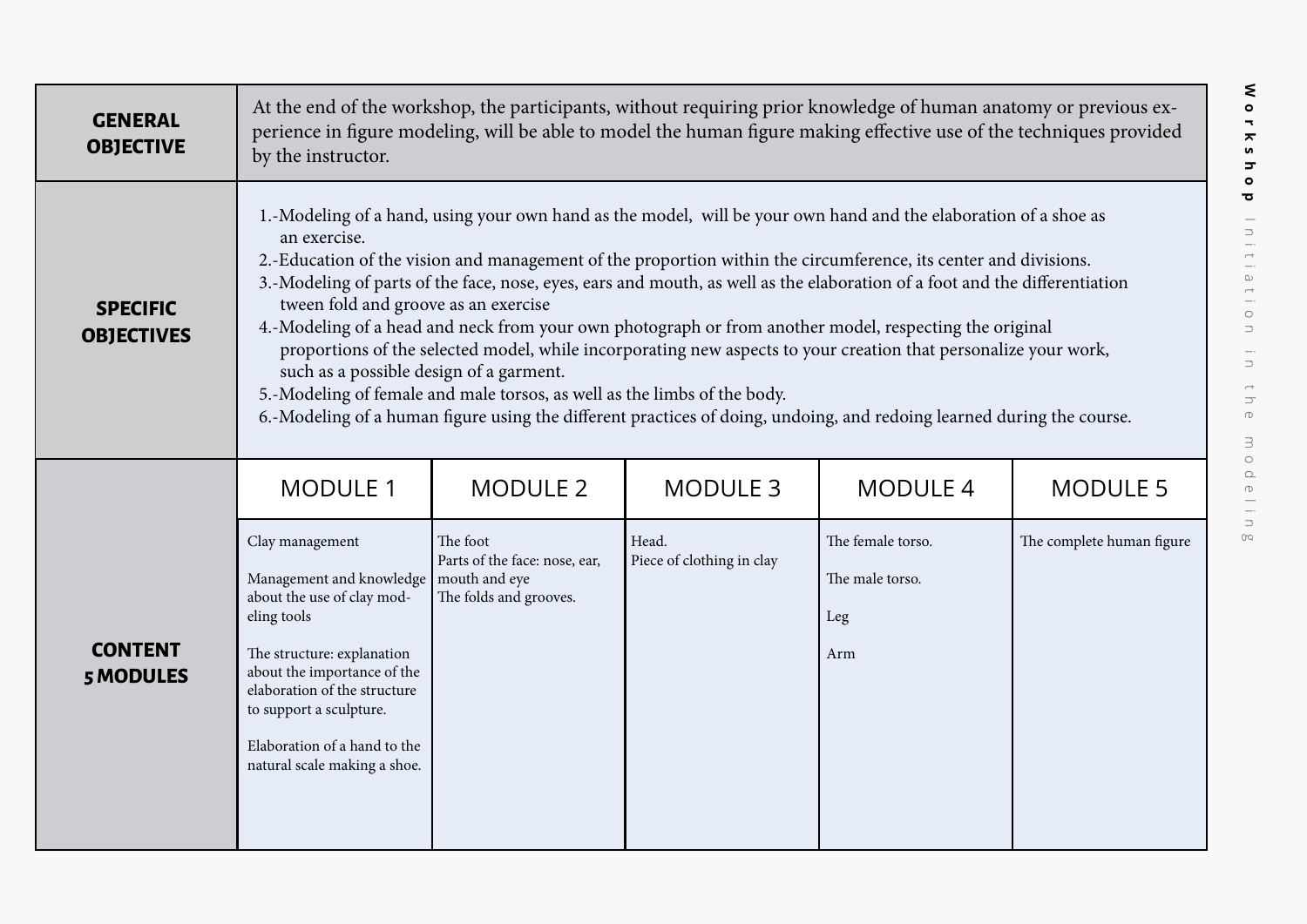



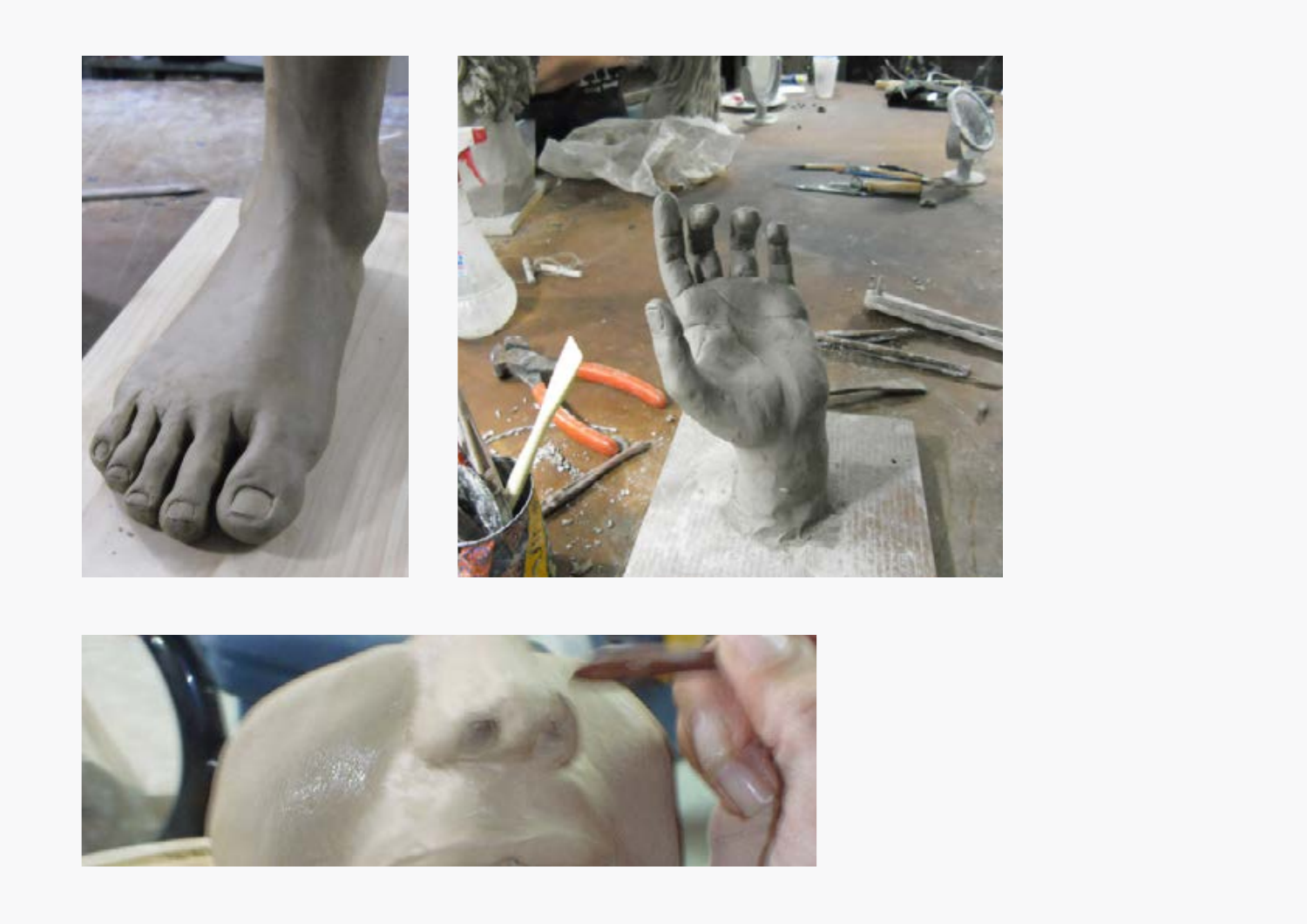



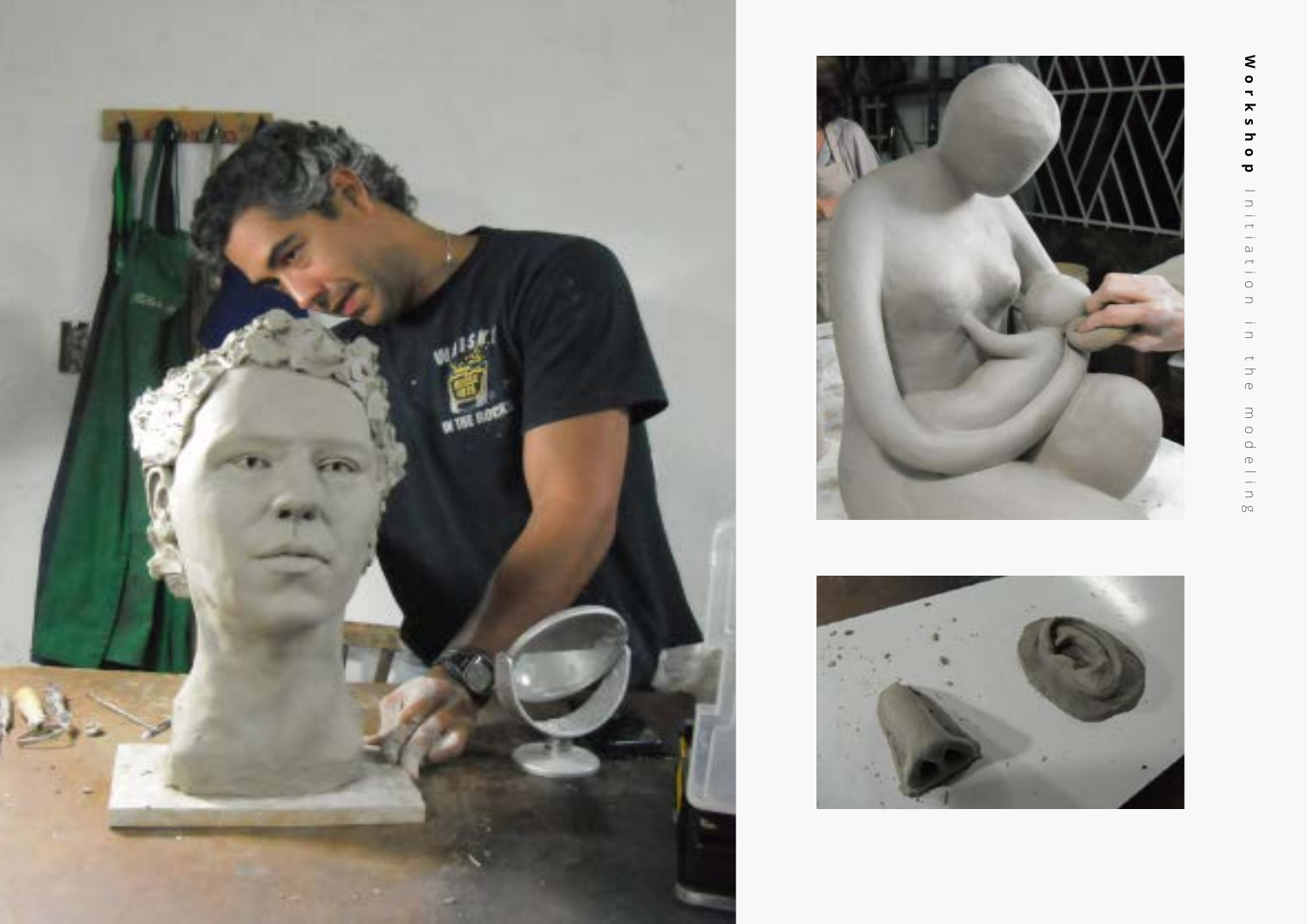| <b>CONTINUE</b>                            |                                                                                                                                                                                                                                                                                                                                                                                                                                                                                                                                                                                                                                                                                                                                                                                                                                                                                                                  |                                                                                                                                                                                                                                                                                                                                                                                                                                                                                                                                                                                                                                                                                                                                                               |                                                                                                                                                                                                                                                                                                                                                                                                                                                                                                                                                                                                                                                                                                                                                                                                                                                          |                                                                                                                                                                                                                                                                                                                                                                                                                                                 |                                                                                                                                                                                                                                                                                                                                                                                                                                                                                                                                                                                                                                                                    |
|--------------------------------------------|------------------------------------------------------------------------------------------------------------------------------------------------------------------------------------------------------------------------------------------------------------------------------------------------------------------------------------------------------------------------------------------------------------------------------------------------------------------------------------------------------------------------------------------------------------------------------------------------------------------------------------------------------------------------------------------------------------------------------------------------------------------------------------------------------------------------------------------------------------------------------------------------------------------|---------------------------------------------------------------------------------------------------------------------------------------------------------------------------------------------------------------------------------------------------------------------------------------------------------------------------------------------------------------------------------------------------------------------------------------------------------------------------------------------------------------------------------------------------------------------------------------------------------------------------------------------------------------------------------------------------------------------------------------------------------------|----------------------------------------------------------------------------------------------------------------------------------------------------------------------------------------------------------------------------------------------------------------------------------------------------------------------------------------------------------------------------------------------------------------------------------------------------------------------------------------------------------------------------------------------------------------------------------------------------------------------------------------------------------------------------------------------------------------------------------------------------------------------------------------------------------------------------------------------------------|-------------------------------------------------------------------------------------------------------------------------------------------------------------------------------------------------------------------------------------------------------------------------------------------------------------------------------------------------------------------------------------------------------------------------------------------------|--------------------------------------------------------------------------------------------------------------------------------------------------------------------------------------------------------------------------------------------------------------------------------------------------------------------------------------------------------------------------------------------------------------------------------------------------------------------------------------------------------------------------------------------------------------------------------------------------------------------------------------------------------------------|
|                                            | <b>MODULE 1</b>                                                                                                                                                                                                                                                                                                                                                                                                                                                                                                                                                                                                                                                                                                                                                                                                                                                                                                  | MODULE 2                                                                                                                                                                                                                                                                                                                                                                                                                                                                                                                                                                                                                                                                                                                                                      | MODULE 3                                                                                                                                                                                                                                                                                                                                                                                                                                                                                                                                                                                                                                                                                                                                                                                                                                                 | MODULE 4                                                                                                                                                                                                                                                                                                                                                                                                                                        | <b>MODULE 5</b>                                                                                                                                                                                                                                                                                                                                                                                                                                                                                                                                                                                                                                                    |
| <b>LEARNING A</b><br><b>CTIVITIES</b>      | Practical explanation of how to<br>handle the clay, its conservation<br>until the end of the exercise.<br>Preservation and storage of the<br>clay.<br>Instruction and demonstration of<br>appropriate use of tools: rough-<br>ers, sponge, wooden sticks, mir-<br>ror, compass, clay cutter etc.<br>The structure: importance of the<br>elaboration of structure for the<br>creation of a sculpture, formed by<br>wood, wire and paper.<br>Visual calculation from the<br>drawing of a circumference.<br>The drawing will be adjusted<br>during the course, as the sight<br>and the power of observation are<br>sharpened.<br>The modeling of a hand in natu-<br>ral scale, supported on a wooden<br>base. The participant will model<br>their own hand.<br>Making a shoe, a fun exercise<br>based on a child's shoe that the<br>participant will wear. A sports<br>shoe with various details is sug-<br>gested. | Return to the circumference,<br>practicing taking measurements<br>for immediate applications.<br>Modeling of a foot applying<br>measurement techniques with<br>a compass and other measur-<br>ing utensil. Take your own foot<br>or that of another classmate as<br>a model. Do, undo and redo as<br>many times as necessary until you<br>get the piece with all its details.<br>On a clay plate previously pre-<br>pared by the participant and of<br>the necessary thickness according<br>to the piece to be created, the<br>shape will be modeled to create a<br>nose, ear, mouth, eye.<br>The difference between a crease<br>and a groove will be shown. The<br>participant will do the exercise<br>that will allow him to start mod-<br>eling a garment. | Forming the structure of wood,<br>wire and paper that corresponds<br>to model the neck and head, the<br>elaboration of this part of the<br>body begins, from a self-portrait.<br>Images of the participant from<br>different angles, both profiles,<br>shot from above and below, from<br>behind. These images should be<br>placed in front of the participant<br>while modeling, as well as a<br>mirror.<br>Using the compass to measure<br>proportions and distances.<br>Refining the view, the details of<br>the model's face, nose, cheek-<br>bones, forehead, receding parts<br>such as the eye sockets, are<br>observed.<br>Modeling hair, different forms<br>of hair<br>The participant will use their<br>creativity to place other garments<br>on the head: flowers, scarf, cap,<br>glasses, etc., making use of folds if<br>that were the case. | Starting from the structure that<br>corresponds to the torso, already<br>elaborated by the participant in<br>advance, it is proceeded to fill<br>with clay according to the piece<br>and its characteristics, depending<br>on whether the chosen figure is<br>feminine or masculine.<br>In the same way, based on the<br>created structure, a leg and an<br>arm are modeled, observing the<br>proper proportions according to<br>their anatomy. | Brief review of the contents seen<br>to link that information and<br>practices with the final topic:<br>Elaboration of the Human Figure.<br>Two human figure models will<br>be provided, one female and one<br>male. Each participant selects the<br>figure that most inspires them to<br>create their sculpture.<br>The base and the structure that<br>will require the creation of the<br>piece are assembled.<br>The human figure will be<br>modeled naked, without clothing,<br>in such a way that later, with the<br>acquired knowledge, the garment<br>that they have selected will be<br>elaborated on the piece; swimsuit,<br>tight or loose clothes, etc. |
| <b>ACTIVIDADES DE</b><br><b>EVALUACION</b> | <b>MODULE 1</b>                                                                                                                                                                                                                                                                                                                                                                                                                                                                                                                                                                                                                                                                                                                                                                                                                                                                                                  | MODULE 2                                                                                                                                                                                                                                                                                                                                                                                                                                                                                                                                                                                                                                                                                                                                                      | <b>MODULE 3</b>                                                                                                                                                                                                                                                                                                                                                                                                                                                                                                                                                                                                                                                                                                                                                                                                                                          | <b>MODULE 4</b>                                                                                                                                                                                                                                                                                                                                                                                                                                 | <b>MODULE 5</b>                                                                                                                                                                                                                                                                                                                                                                                                                                                                                                                                                                                                                                                    |
|                                            | The participant finishes and<br>saves to exhibit his composition<br>with the two approved pieces,<br>hand and shoe, to which color<br>will be added at the end of the<br>course.                                                                                                                                                                                                                                                                                                                                                                                                                                                                                                                                                                                                                                                                                                                                 | The participant presents and<br>explains the steps followed,<br>technique and tools, to make<br>the assigned pieces.                                                                                                                                                                                                                                                                                                                                                                                                                                                                                                                                                                                                                                          | The participant presents for<br>approval the created piece,<br>head and neck, describing<br>the process of its creation.                                                                                                                                                                                                                                                                                                                                                                                                                                                                                                                                                                                                                                                                                                                                 | The participant presents for<br>approval the pieces created,<br>torso, leg and arm, describ-<br>ing the process of their<br>creation.                                                                                                                                                                                                                                                                                                           | The participant exhibits his<br>approved piece in a group<br>space and creatively de-<br>scribes the process experi-<br>enced during the creation of<br>his work.                                                                                                                                                                                                                                                                                                                                                                                                                                                                                                  |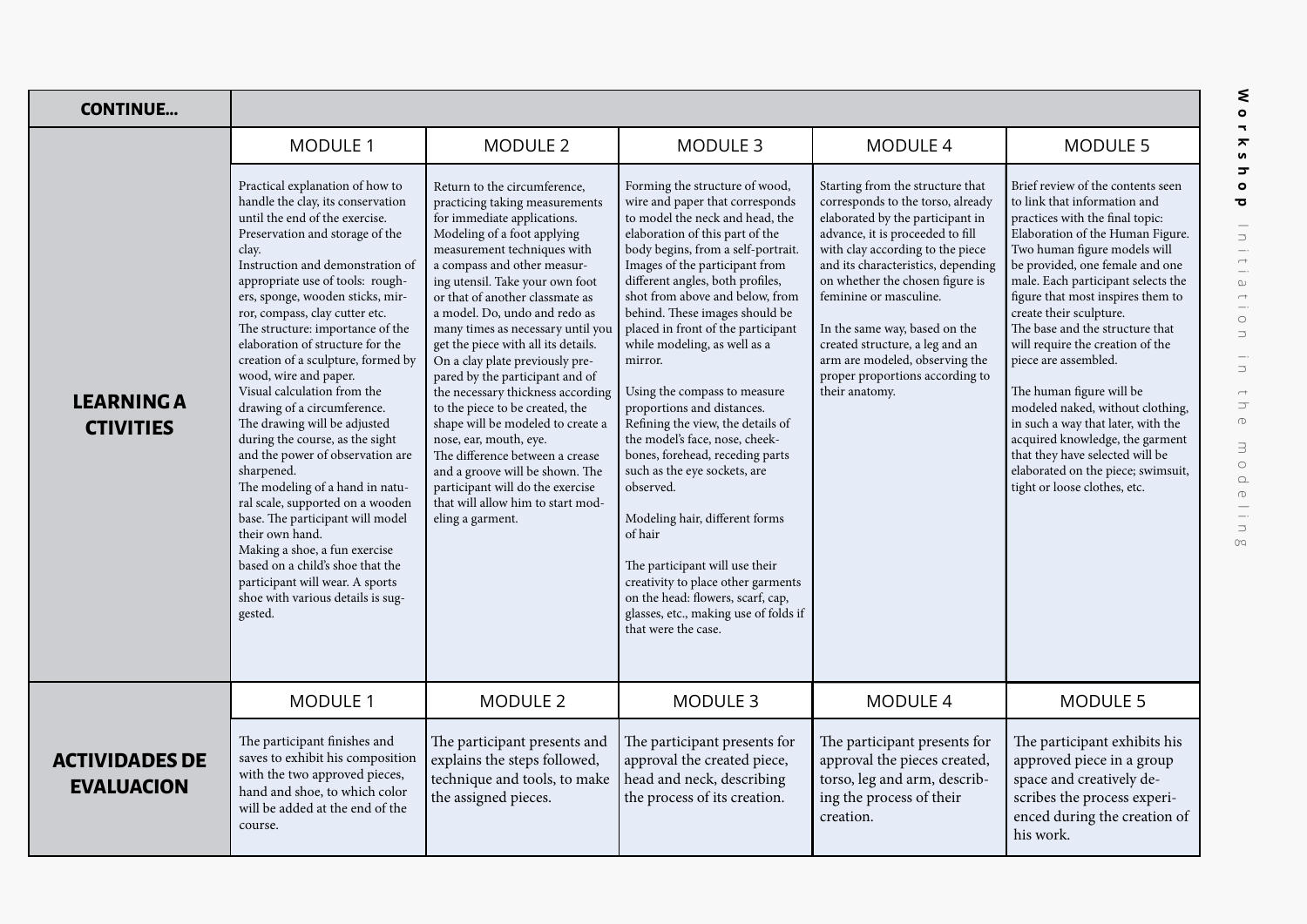| <b>MATERIALS</b><br><b>AND TOOLS</b> | <b>INSTRUCTOR:</b><br>Instructional, and informative material will be delivered in each module, which will complement the knowledge and<br>$\bullet$<br>practices given in the course. Material that remains as a reference of great value and help.<br>Tools for modeling clay, the facilitator could facilitate the Kit (roughing, sponge, special spatula for sculpture (kidney), several<br>$\bullet$<br>special sticks for modeling clay, a small roll of flexible wire for sculpture, spray bottle of water for clay. Supply of modeling clay.<br>The wooden bases to support the structures. |
|--------------------------------------|-----------------------------------------------------------------------------------------------------------------------------------------------------------------------------------------------------------------------------------------------------------------------------------------------------------------------------------------------------------------------------------------------------------------------------------------------------------------------------------------------------------------------------------------------------------------------------------------------------|
|                                      | COMPETITOR:                                                                                                                                                                                                                                                                                                                                                                                                                                                                                                                                                                                         |
|                                      | Children's footwear as a piece to inspire the making of a shoe.<br>A small garment to inspire the elaboration of pleated clothing (shorts, small pants, a shirt, a little dress, sweater or thick fabrics<br>$\bullet$<br>are not recommended).<br>A small mirror for self-portrait making.<br>A compass to estimate measurements.<br>A photograph of yourself and printed images of your face from different angles.                                                                                                                                                                               |
|                                      |                                                                                                                                                                                                                                                                                                                                                                                                                                                                                                                                                                                                     |
|                                      | <b>DURATION:</b><br>5 Modules: 80 Hours in 5 months. 1 month per module.<br>Schedule per month: 1 class per week of 4 hours, 4 classes in 1 month, total 16 hours per month.                                                                                                                                                                                                                                                                                                                                                                                                                        |
|                                      | <b>COST PER PARTICIPANT:</b>                                                                                                                                                                                                                                                                                                                                                                                                                                                                                                                                                                        |
| <b>DURATION</b><br><b>AND COST</b>   | 5 Modules for a total of 80 hours: \$1,600.00<br>1 Monthly Module of 16 hours: \$320.00<br>Minimum 08 max 10 participants. Less participants to be negotiated.                                                                                                                                                                                                                                                                                                                                                                                                                                      |
|                                      |                                                                                                                                                                                                                                                                                                                                                                                                                                                                                                                                                                                                     |
|                                      | CERTIFICATION:                                                                                                                                                                                                                                                                                                                                                                                                                                                                                                                                                                                      |
|                                      | Participant will receive a CERTIFICATION OF PARTICIPATION IN THE HUMAN FIGURE WORKSHOP.                                                                                                                                                                                                                                                                                                                                                                                                                                                                                                             |
|                                      |                                                                                                                                                                                                                                                                                                                                                                                                                                                                                                                                                                                                     |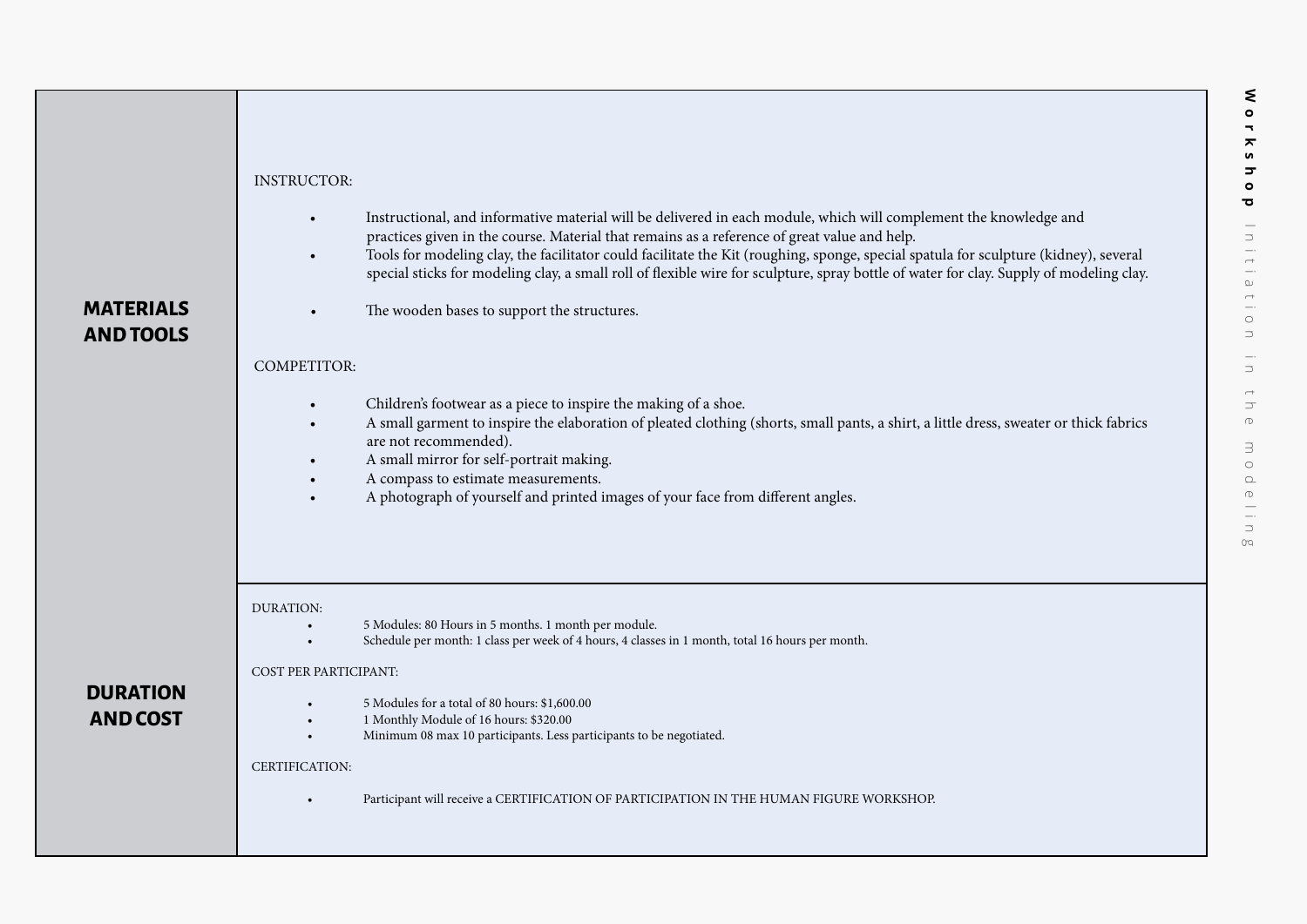



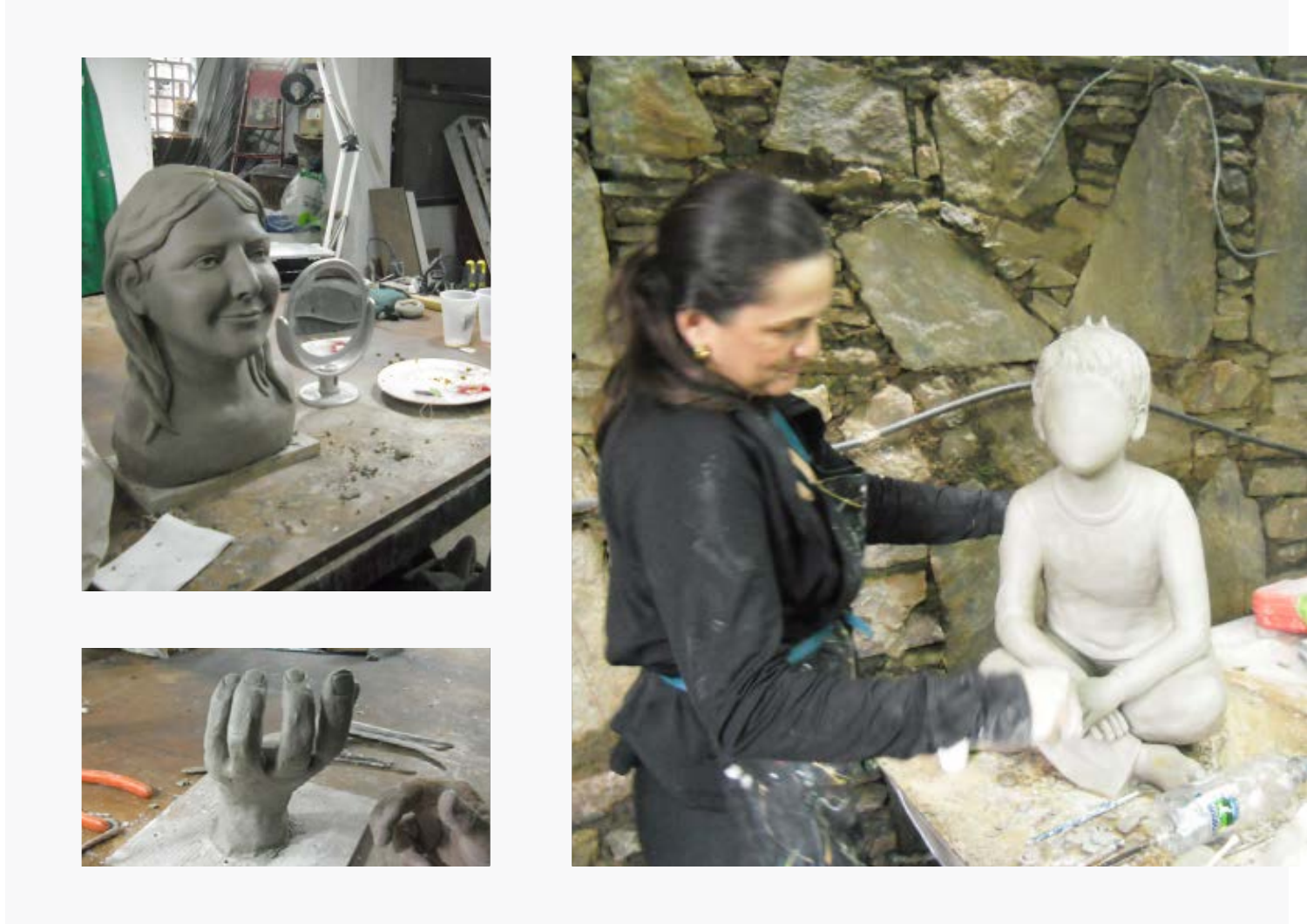



**Workshop**

 $\overline{\phantom{a}}$ 

 $\overline{\phantom{a}}$  n i $\overline{\phantom{m}}$  i a t i on

 n $\rightarrow$  h**D** 

 o d e $\Box$  n $0<sup>o</sup>$